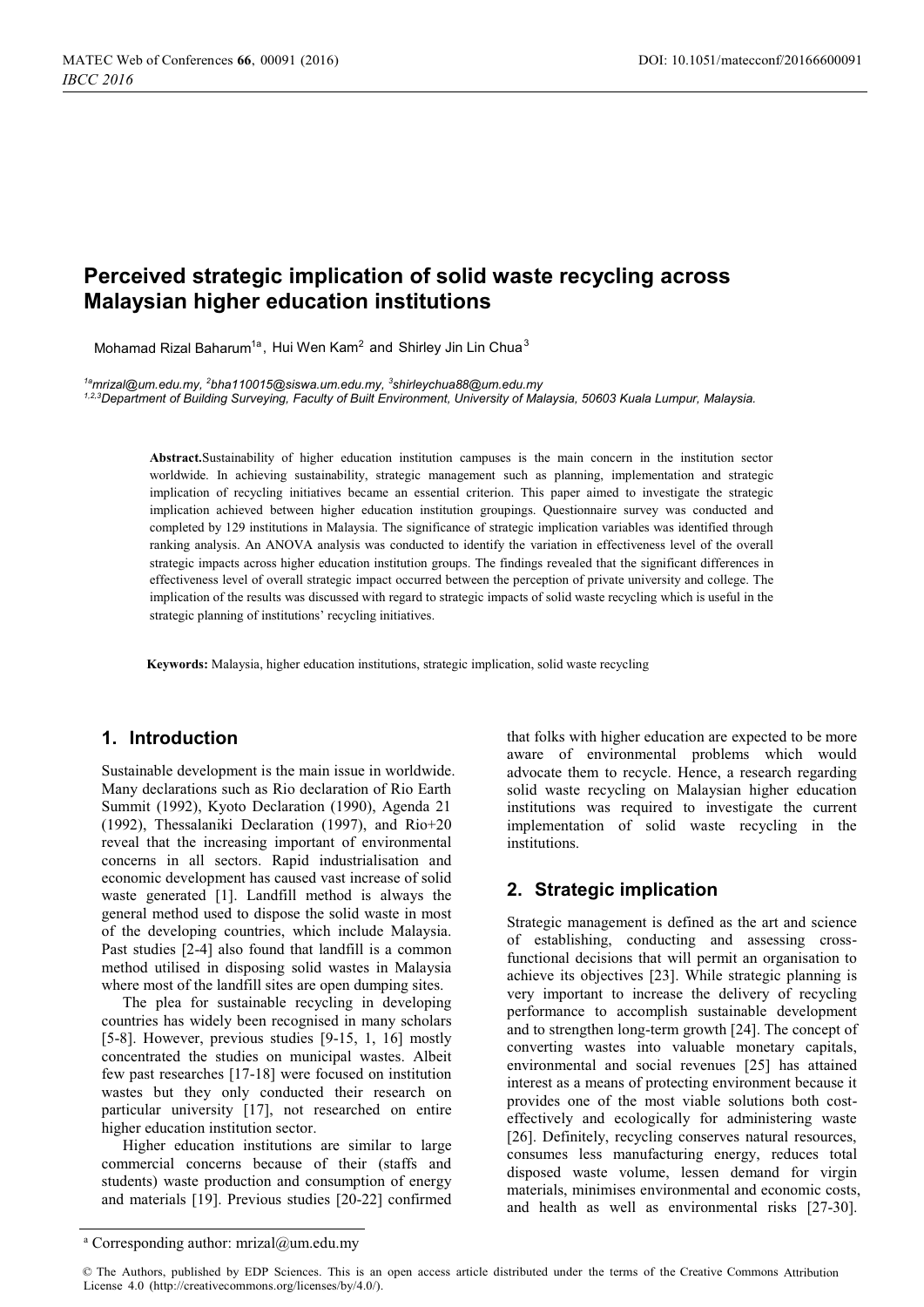Overall, five main strategic variables in the aspect of environment, economic, social and legal were identified and discussed in following sections.

#### **2.1 Waste stream minimisation**

Most of the recycling initiatives embarked were aimed for the environmental sustainability as a priority. A variety of benefits aroused from waste minimisation in business were identified in [31]'s study. The benefits consisted of increased profits, competitiveness, enhanced management control and corporate image. Besides, recycling generates employment and attracts investments [32-33]. The most obvious result of waste reduction can be seen through composting programmes [34]. Composting programme was deemed as successful initiative in wastes reduction since a composting programme carried out by a city council found that most of the households recorded between 40%-60% of reduction in solid waste amount for disposal which at the same time reducing the money spent on waste management [35]. Therefore, a waste manager or facilities manager shall put the achievement of waste stream minimisation as foremost aim in their solid waste recycling planning.

### **2.2 Cost reduction**

One of the critical challenges with developing sustainable waste management system is the cost of implementation [36]. In commercial and business sector, cost reduction and profit generated is the first matter to look into when measuring the strategic implication. Several past researches proved the cost decrease on municipal solid waste management. For instances, the study conducted by [37] who examined the costs of municipal solid waste services and researched economies of scope and then concluded that there were cost savings from providing cooperative disposal and recycling services. Another research carried out by [38] found that recycling could reduce costs to the municipality for the solid waste collection and disposal by reducing the waste volume that the municipality deliver to its landfill. Besides, [39] researched on municipal solid waste recycling in Portugal found that incineration inclines to minimise costs by about 15%. Another study on animal wastes recycling also found the reduction of the raw materials cost used in manufacturing fertilizers [40]. As majority of the previous researches were on municipal solid waste recycling, thus it is vitally important to study solid waste recycling in other sectors such as higher education institutions; for instance to find out to what extent they are managing their solid waste recycling.

### **2.3 Revenue generated**

Strengthening recycling programmes is not only extended the life span of landfill, it also sustains the economy as recycling provides widely lucrative business ventures opportunities [1]. Recycling initiatives such as incinerations, composting and waste collection are successfully brought additional incomes for the companies/business and waste collectors. For instance, [41] found that in the methods of waste recovery, incinerators could generate electricity to sell to power enterprises and then earn substantial extra incomes for the company. Besides, [40] researched on zinc waste found out that zinc producer made revenues by selling zinc waste and it was also reducing costs of waste disposal. [40] in their study also found that the job of waste picking for recycling constitutes a source of income for many impoverished residents in Brazil. However the institution solid waste recycling was still considered at its infancy since no significant recycling performance in higher education isntitutions, thus whether the current recycling programmes have brought extra income for the institutions is still questionable.

### **2.4 Change of recycling behaviour/culture**

The escalating rate of solid wastes in Malaysia has manifested from the change of consumption customs among Malaysian, as their per-capita income has increased throughout the years, where they can afford for more consumers than before [42] along with the rapid population growth and also urbanisation [43]. Few scholars argued that inconvenience of recycling facilities is a key influence on one's recycling behaviour, who further mentioned that such concerns appeared to outweigh attitudes about the lasting importance of recycling behaviour [44-46]. Sustainability awareness is portion of community behavioural change. An investigation shown that there was an association of recycling behaviour between the participation of non-profit organisations, newspaper reading, politics and religious activities [29]. To become sustainable, extraordinary change to behaviour is necessity.

### **2.5 Compliance of Acts**

Regulation is essential to ensure quality and efficiency profits [47]. Enhanced environmental protection through the optimisation of waste management practices is the typical focal point of waste management polices and technologies in countries where powerful legislation has been well formulated and immediate health concerns have been controlled [48-49]. In developed countries, the European Union (EU) directives enforced by EU towards its member states is effective as the recycling rate achieved by those developed countries is high.

Focusing in Malaysia, there is no specific measure in the aspect of waste minimisation and recycling [1]; the function of solid waste management is generally carried out together with other associated functions for instances public area cleansing, street-light and drainage maintenance and landscaping. Solid Waste and Public Cleansing Management (SWPCM) Act 2007 (Act 672) is the sole regulation which established for solid waste management purpose in all sectors. Under the Act, the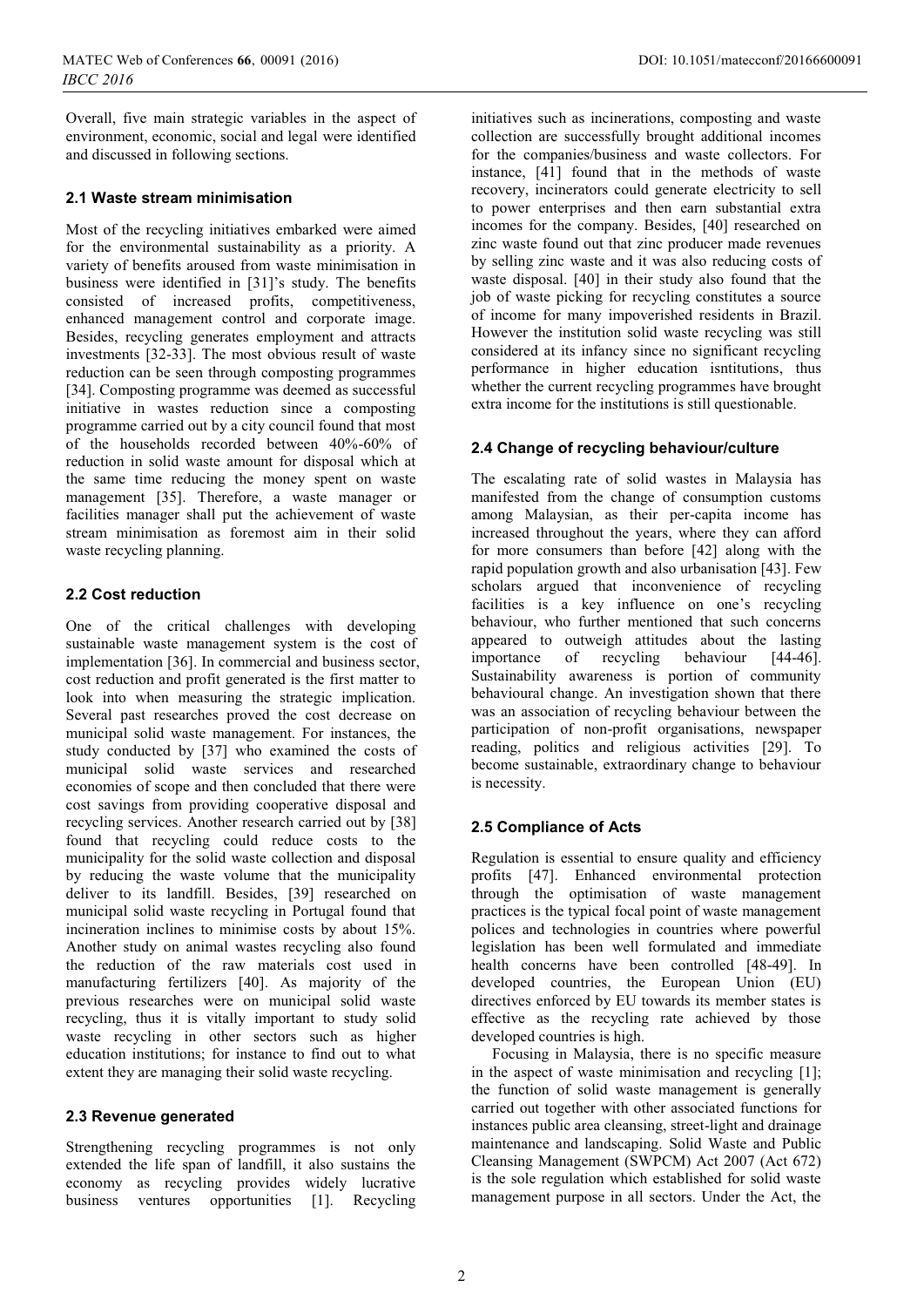manufacturers, importers, or dealers have the obligation to recycle their products under Clause 102(1). However, [1] argued that even though the enactment of the SWPCM Act 2007 has given legislative empowerment to the Malaysian government and framework for the solid waste management, it cannot be enforced and implemented absolutely due to the lacking of other supporting regulations. [1] further elaborated that policy implementation could only be executed informally and in an ad-hoc practice by stakeholders. Although mandatory recycling which commenced in September 2015, this is not explicit that this will resolve the issue and it does not include commercial and institution sectors. It is noted that strong legislations are definitely required; the cooperation from each organisation is also needed for the enforcement of the legislations.

### **3. Malaysian higher education institutions**

Higher education institutions portray a multi-faceted role within regional economies and are of key importance in the knowledge creation and transfer worldwide via teaching, research and other activities [50]. Additionally, universities have the potential of teaching environmental literacy to the politicians, teachers, and decision-makers of tomorrow [51]. The past studies [20-22] found that folks with higher education were expected to be more aware of environmental problems which would encourage them to recycle. [52] concurred that higher education institutions could educate and demonstrate the principles of awareness and stewardship of the natural world, increased the chances of clean and pleasurable local and universal environments for the future.

Basically, Malaysian higher education institutions are categorised as public university, private university and college. According to the [53], total population of registered higher education institutions in Malaysia comprise 20 public universities, 71 private universities and 326 colleges. The type of premises of the higher education institutions are not taken into account for this study, as not all the higher education institutions have possessed property for their campus. Most of the public universities have owned their campus whereas majority of the private universities only held a lease on a premises for their campus. This is similar with colleges as most of the colleges are small institutions and do not possess property for their campus.

# **4. Methods**

This study adopted a quantitative method by distributing questionnaire survey to the targeted respondents. Survey research provided a numeric description of trends or opinions of a population by studying a sample of that population [54]. Furthermore, this study employed cross-sectional study that applied questionnaire for data collection, with the intent of generalising from a sample to a population.

Simple random sampling method was chosen for the questionnaire survey in this study where all the subjects in the sample have a change of being selected in the research population. This sampling procedure would able to make sure every subject has the equal chance to be selected [55]. The targeted respondents to answer the questionnaire questions were the person who responsible for solid waste management and recycling initiatives in their respective institution. The study covers all the Malaysian higher education institutions with total population of 417 institutions format. Therefore, questionnaires were sent to all the higher education institutions which registered with the Department of Higher Education (formerly known as Ministry of Higher Education) in Malaysia. As a result of the questionnaire survey, a total of 129 sets of questionnaire were returned which gave a response rate of 30.9% (as illustrated in Table 1). Based on the data obtained, some of the respondents, included in the category of "other", were either landscape architects, executives, engineers, principal or senior manager. 85.3% of the respondents were director or manager of department/unit, facilities/operation manager and assistant manager (as shown in Figure 1). They are appreciably expert in the planning and implementation of institution solid waste recycling strategies. In addition, the respondents also involved in waste management on day-to-day basis; and therefore the responses on the questionnaire are reliable.

**Table 1**: Number of return questionnaires based on Malaysian higher education institution schemes [53]

| Ownership<br>of<br><b>Malaysian</b><br>higher<br>eduations | Malaysian<br>higher<br>education<br>institution<br>groups | <b>Population</b> | <b>Respond</b><br>ed |
|------------------------------------------------------------|-----------------------------------------------------------|-------------------|----------------------|
| Public                                                     | Public<br>university                                      | 20                | 13                   |
| Private                                                    | Private<br>university                                     | 71                | 35                   |
|                                                            | College                                                   | 326               | 81                   |
| <b>Total</b>                                               |                                                           | 417               | 129                  |



**Figure 1**: Respondents' profile

Before the questionnaires were entered into the database, all of the questionnaires were examined to ensure that they were valid for the research. The results obtained in questionnaire survey were then analysed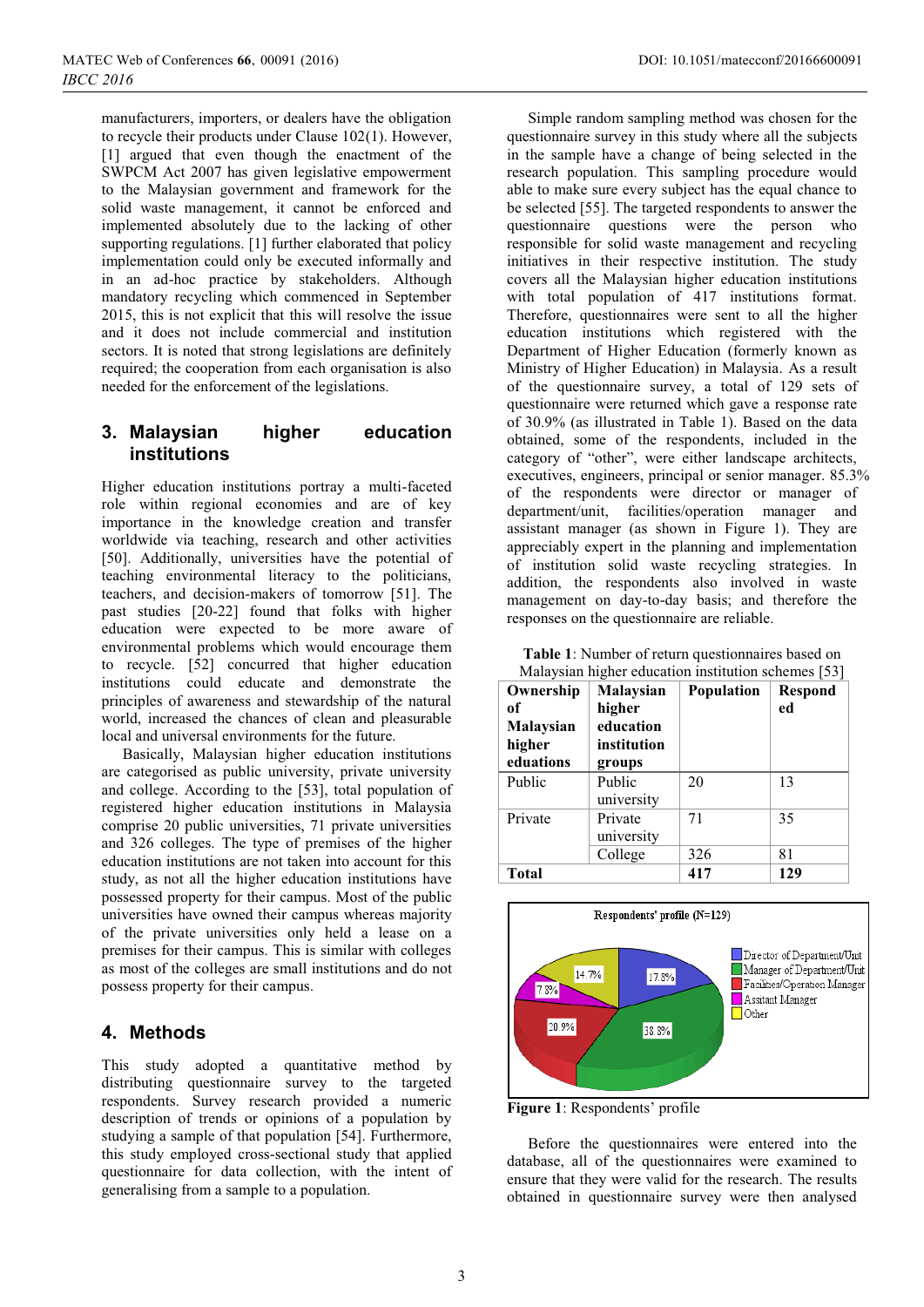through Statistical Package for the Social Science (SPSS) software. Reliability analysis was carried out for the strategic impact variables to enhance the reliability of the data. This analysis also can determined the possible accuracy of the measurements [56]. Cronbach's alpha test showed a coefficient of 0.871 which was considered satisfactory as [57] mentioned that the instrument with its alpha value between 0.65 and 0.95 was considered reliable.

Besides, mean and standard deviation were used in measuring the variables in ranking analysis. The mean score was used to rank the effectiveness level of the strategic variables. The main purpose of this ranking analysis was to indicate the difference in the level of effectiveness among the variables.

To test for the existence between two groups of significant differences with respect to higher education institution groupings and strategic impact variables, analysis of variance (ANOVA) was used.. ANOVA is a hypothesis testing procedure applied to compare the mean difference between two or more groups [2]. Thus, a hypothesis was developed:

**H0:** There are no differences of the mean scores of strategic implication effectiveness level across three groups of higher education institutions.

**H1:** There are differences of the mean scores of strategic implication effectiveness level across three groups of higher education institutions.

Respondents were asked to rate their effectiveness level of strategic implication variables listed on a fivepoint Likert scale  $(1 - not effective, 5 - extremely)$ effective). All five (5) strategic implication variables were grouped as a *composite variable* for overall effectiveness level of strategic implication variables. Composite variable could be defined by the following equation:

*Strategic impact variable (SI) =*   $(SII + SI2 + SI3 + SI4 + SI5)/5 = mean score.$  (1)

In this case, significance value determined whether the null hypothesis has to be rejected or not. ANOVA involved the calculation of F, which compares the between-groups variance with the within-groups variance. And p-value (significance level) of F is also calculated [58]. The probability level of 0.05 is normally an accepting level for the scholarly journals [2]. When p-value is less than 0.05, then null hypothesis is rejected and the groups are statistically different [58]. A normality test was carried out before the ANOVA test analysis. The data was normally distributed because both the skewness (.134) and kurtosis (-.893) values were within the normal distribution range.

### **5. Results and discussions**

Results showed that the strategic impacts vary considerably in ranking with regards to its effectiveness level (Table 2). The mean score (with  $1 - \text{very low}$ degree to  $5$  – very high degree) was applied to rank the level of effectiveness of the strategic impact variables. Based on the result from Table 2, mean score of the effectiveness of all Malaysian higher education institutions strategic impact variables were highly low and all were below 4.00 value of mean score. This shows that performance of solid waste management and recycling programmes in higher education institutions were not achieved the satisfactory level. This was most likely because solid waste management in Malaysia is still in operation level, most of the higher education institutions conducted recycling activities based on their voluntary initiatives and contributions.

However, compliance of Acts variable was ranked the most effectiveness among the five strategic impact variables, with 3.21 value of mean score; thus indicated its significance in solid waste recycling. Although the variable achieved the highest ranking of effectiveness level, the existing legislations in Malaysia are not comprehensive and still have loopholes on solid waste management in all sectors. Additionally, the existing waste-related Acts in Malaysia only make mandatory for institution organisations to dispose their waste in proper places. A new policy of mandatory of waste separation is imposed since September 2015, however the policy is only enforced on household in certain states. It is not a comprehensive policy because it is not imposed on all sectors and states. Additionally, no any recycling goal or target is required or imposed on higher education institutions. Hence, compliance of existing Acts is deemed to be achieved readily compare to another four variables due to the weaknesses of the existing policies.

|         | <b>Strategic</b><br>impact                         |      | Std.             |
|---------|----------------------------------------------------|------|------------------|
| Ranking | variable                                           | Mean | <b>Deviation</b> |
|         | Compliance of Acts                                 | 3.21 | 1.021            |
| 2       | Waste<br>stream<br>reduction/Waste<br>minimisation | 2.53 | 0.969            |
| 3       | Cost reduction                                     | 2.51 | 1.039            |
|         | Change of recycling<br>behaviour/culture           | 2.41 | 0.973            |
| 5       | Revenue generated                                  | 1.84 | .837             |

**Table 2**: Ranking of institution strategic impacts towards solid waste rec

Waste stream reduction / waste minimisation variable was ranked as second highest of effectiveness level. This may because the government's primary aim and drive of recycling initiatives advocated is sustainable environment. Many recycling programmes are embarked with goals of sustainable environment by reducing the wastes, especially for composting programmes. There was a significant waste reduction at source through composting [34]. A home composting programme conducted by Petaling Jaya City Council, Malaysia found 40%-60% of reduction in solid waste volume [35]. Based around the results on Table 2, strategic impact variables such as cost reduction and change of recycling behaviour/culture were deemed as less effective variables. While revenue generated was ranked as the least effective variable. This was most likely because the recycling programmes initiated by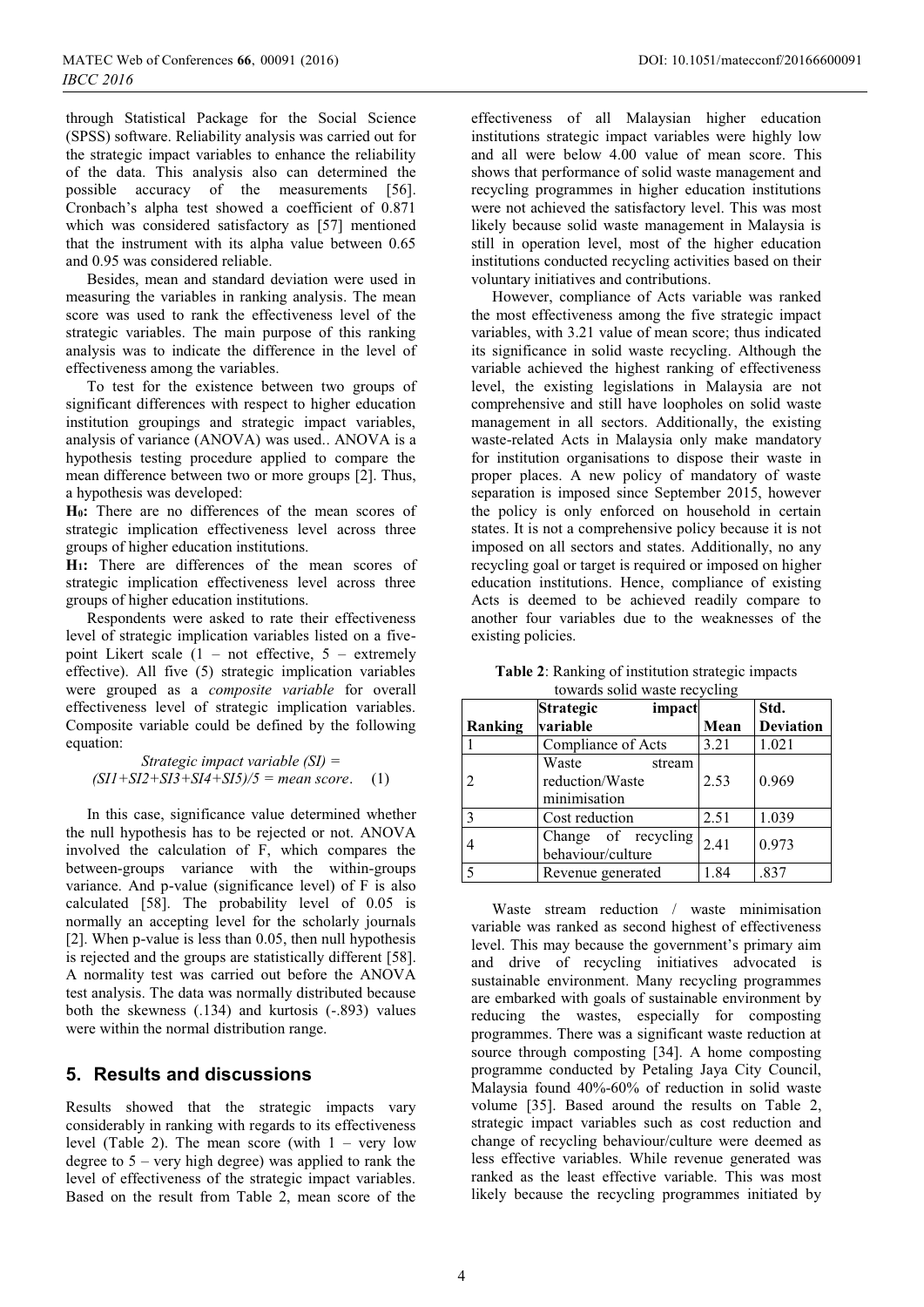public sectors were mostly aimed to reduce wastes. In contrast, the wastes which recycled by some industries exclusively meets the demands of economic production chains of the sector but not of importance to environmental management [59]. However in this juncture, recycling initiatives are still ignored by most of the private sectors as there is no mandatory policy imposed on them. However, in general, all strategic impacts are considered as critical in the way of attaining sustainability in solid waste management perspective after reviewing the literatures globally.

Although the effectiveness level of all strategic impact variables are ranked low, these five variables are believed as crucial based on the global literature reviews. Hence all five variables were then combined as a composite variable to analyse the overall performance of solid waste recycling at different higher education institutions. Similar procedure was applied by [60] in the study of shopping centre recycling success. The results of the ANOVA method were given in Table 3. From the result, the value of F (df = 2, 126, p <  $0.05$ ) = 5.1 was significant. As a consequence, null hypothesis was rejected and alternative hypothesis was accepted. This analysis performed that there were significant differences in the level of effectiveness of strategic impact variables among higher education institution groupings.

#### **Table 3**: ANOVA study result

#### **ANOVA**

Strategic implication

|                | of<br>Sum<br>Squares df |     | Mean<br>Square F |       | Sig. |
|----------------|-------------------------|-----|------------------|-------|------|
| Between Groups | 5.154                   |     | 2.577            | 5.114 | .007 |
| Within Groups  | 63.495                  | 126 | .504             |       |      |
| Total          | 68.650                  | 128 |                  |       |      |

A post hoc test was used to compare the means of the respondent groups since the results obtained from ANOVA test did not point out the actual point of variation or how these factors were differed. Result from the post hoc comparison showed statistically significant variation was found, as illustrated in Table 4.

**Table 4**: Post hoc result with equal variances assumed (Tukey HSD) test

#### **Multiple Comparisons**

Strategic implication Tukey HSD

| (I)                             | (J)<br>Institution Institution Mean |                        |               |      | 95%<br>Confidence<br>Interval       |       |
|---------------------------------|-------------------------------------|------------------------|---------------|------|-------------------------------------|-------|
| groups                          | groups                              | Differen<br>$ce (I-J)$ | Std.<br>Error | Sig. | Lower   Upper<br><b>Bound</b> Bound |       |
| Public<br>university university | Private                             | $-.04835$              | .23057.976    |      | $-.5952$ $.4985$                    |       |
|                                 | College                             | .37740                 | .21210.181    |      | $-1256$                             | .8804 |

| Private | Public<br>university university | .04835      | .23057.976    | $-.4985$ .5952  |        |
|---------|---------------------------------|-------------|---------------|-----------------|--------|
|         | College                         | $.42575*$   | .14359 .010   | .0852           | 1.7663 |
| College | Public<br>university            | $-.37740$   | $.21210$ .181 | $-.8804$        | 1.1256 |
|         | Private<br>university           | $-.42575$ * | $.14359$ .010 | $-7663$ $-0852$ |        |

\*. The mean difference is significant at the 0.05 level.

Only the significance value (p-value) for the pair of *private university* and *college* was less than 0.05, and was statistically significant. This revealed that the effectiveness level of strategic impacts was considerably difference between private university and college even though both are from private sector. This comparison test also showed that strategic impacts perceived by colleges were not as effective compared to other two institutions groups. This may because universities are equivalent to huge commercial with regard to their larger quantities of wastes generated [19]. Additionally, universities also have more diverse programmes and activities than colleges because of the larger number of enrolled students. Hence, many initiatives are expected to be conducted to deal with the large quantities of wastes. Besides, universities have larger scale of organisation whereas colleges have smaller scale of organisation. Colleges may not have sufficient basic facilities and human resource to conduct recycling since they are only a small organisation. Hence, it is expected that colleges performed less effective in the operation of solid waste recycling.

# **6. Conclusion and implication**

This is important to underline that this article does not provide the methods to attain the strategic implication on solid waste recycling; it is an analysis of variance applied to an overall strategic implication of solid waste recycling in order to increase knowledge about the strategic impacts towards higher education institution solid waste management. The global literature review revealed five strategic impact variables which are significant in solid waste recycling operation. Ranking analysis showed that Compliance of Acts was perceived as the most effectiveness for institution solid waste recycling. However in fact, review of waste-related legislation is imperative. The results obtained from analysis of variance found the significant difference on effectiveness level of strategic impacts between private university and college. The higher education institutions could introduce some effective recycling initiatives and also formulate mechanisms to increase the likelihood to achieve strategic impacts. The mandatory policy of waste separation would be the main initiative that must be considered to increase the recycling performance as this is in conjunction with the national policy that mandate households to conduct waste separation in their home. Despite the findings generated by the present study, future research is required to study in detail to what extent the difference of the solid waste recycling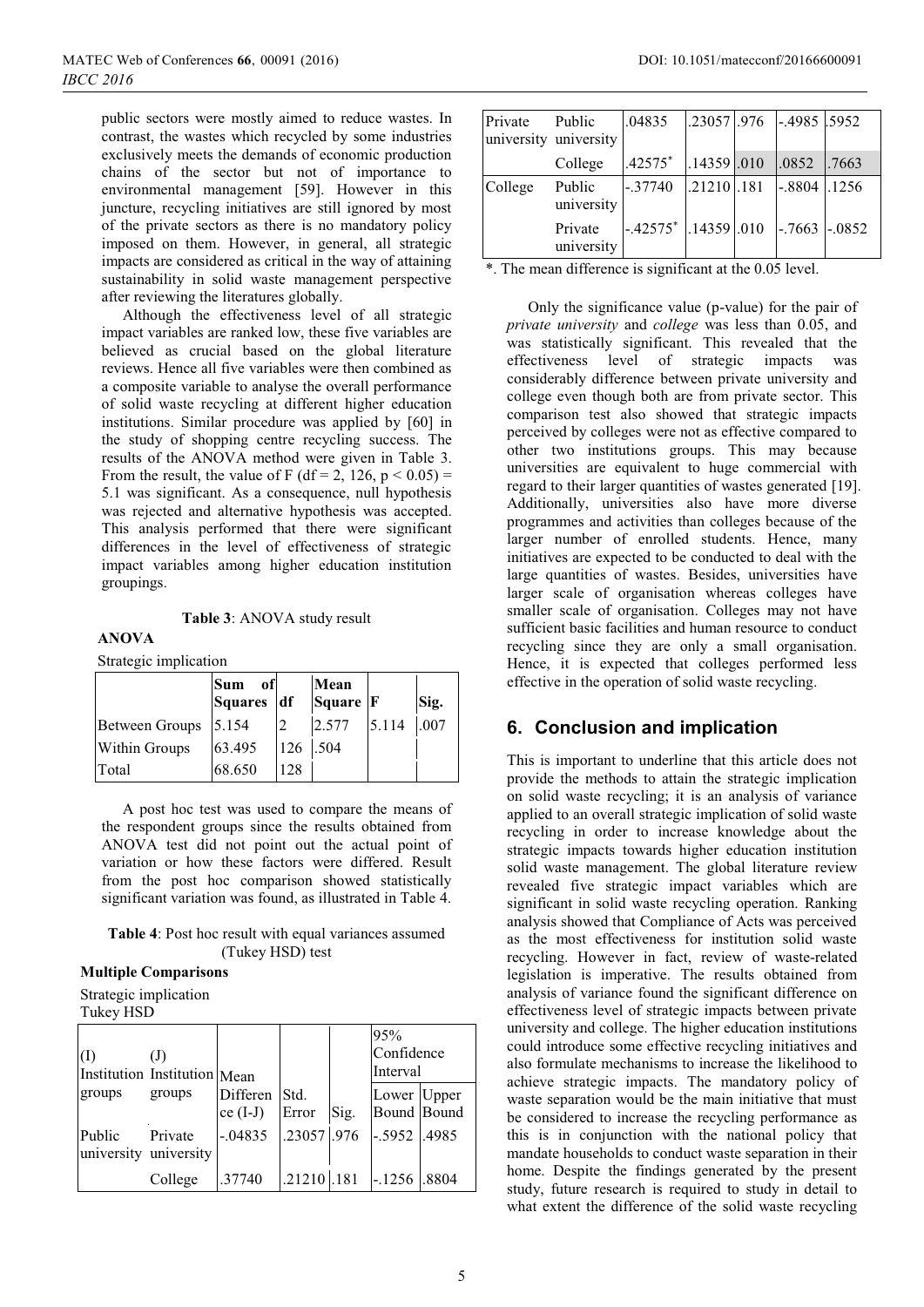management between the university and college. Besides, a national study should be designed on strategic solid waste management in higher education institution to effectively increase its recycling performance. The results obtained from a national study would provide important implications for waste planning, policy making and transition to sustainable waste management for higher education institutions.

# **References**

- 1. Y. C. Moh, L. Abd Manaf. Overview of household solid waste recycling policy status and challenges in Malaysia. Resour. Conserv. Recycl*.* **82**(0), 50-61 (2014).
- 2. M. N. Latifah, A. M. Derus, S. Wok, Z. Hamid, *Statistics made simple* (2nd ed.). Kuala Lumpur: Malaysia: Research Centre International Islamic University Malaysia (2004).
- 3. M. N. M. Yunus, K. A. Kadir, *The development of solid waste treatment technology based on refuse derived fuel and biogasification integration*. In: International Symposium on Renewable Energy. Kuala Lumpur, 14-17 September 2003 (2003).
- 4. The Ingenieur. Sanitary landfill: a strategic approach towards solid waste management. Boards of Eng. Malaysia (BEM) **42**, 12–16 (2009).
- 5. P. J. van Beukering, M. N. Bouman, Empirical evidence on recycling and trade of paper and lead in developed and developing countries. World Development **29**(10), 1717-1731 (2001).
- 6. D. C. Wilson, C. Velis, C. Cheeseman, Role of informal sector recycling in waste management in developing countries. Habitat Int. **30**(4), 797-808 (2006).
- 7. S. Suttibak, V. Nitivattananon, Assessment of factors influencing the performance of solid waste recycling programs. Resour. Conserv. Recycl. **53**(1–2), 45-56 (2008).
- 8. A. M. Troschinetz, J. R. Mihelcic, Sustainable recycling of municipal solid waste in developing countries. Waste Manage. **29**(2), 915-923 (2009).
- 9. M. H. Isa, F. A. H. Asaari, N. A. Ramli, S. Ahmad, S. S. Tan, Solid waste collection and recycling in Nibong Tebal, Penang, Malaysia: A case study. Waste Manage. Res. **23**(6), 565-570 (2005).
- 10. W. Murad, C. Siwar, Waste management and recycling practices of the urban poor: A case study in Kuala Lumpur city, Malaysia. Waste Manage. Res. **25**(1), 3-13 (2007).
- 11. M. O. Saeed, M. N. Hassan, M. A. Mujeebu, Assessment of municipal solid waste generation and recyclable materials potential in Kuala Lumpur, Malaysia. Waste Manage. **29**(7), 2209-2213 (2009).
- 12. MHLG. *Composting- closing the loop at home: A household home composting programme in Majlis Bandaraya Petaling Jaya (MBPJ)*. Retrieved on 21 June, 2013 from http://www.kpkt.gov.my/jpspn/main.php?Content= articles&ArticleID=50&IID= (2010).
- 13. P. Agamuthu, S. Chenayah, S. H. Fauziah, D. Victor, *3R Related Policies for Sustainable Waste*

*Management in Malaysia.* Paper presented at the Innovation and Sustainability Transitions in Asia, Kuala Lumpur, Malaysia (2011).

- 14. R. Afroz, M. M. Masud, R. Akhtar, J. B. Duasa, Survey and analysis of public knowledge, awareness and willingness to pay in Kuala Lumpur, Malaysia – a case study on household WEEE management. J. Clean. Prod. **52**(0), 185-193 (2013).
- 15. I. S. Zen, Z. Z. Noor, R. O. Yusuf, The profiles of household solid waste recyclers and non-recyclers in Kuala Lumpur, Malaysia. Habitat Int. **42**(0), 83- 89 (2014).
- 16. A. M. Akil, J. Foziah, C. S. Ho, The Effects of Socio-Economic Influences on Households Recycling Behaviour in Iskandar Malaysia. Procedia - Social and Behavioral Sci. **202**, 124-134 (2015).
- 17. R. Elfithri, T. K. Ghee, N. E. A. Basri, S. M. Zain, Integrated Paper Recycling Management System in UKM Campus. Procedia - Social and Behavioral Sci. **60**(0), 556-561 (2012).
- 18. S. M. Zain, N. E. A. Basri, H. Basri, N. Zakaria, R. Elfithri, M. Ahmad, K. G. Tiew, S. Zarina, Y. Sarifah, I. A. I. Khan, Focusing on Recycling Practice to Promote Sustainable Behavior. Procedia - Social and Behavioral Sci. **60**(0), 546-555 (2012).
- 19. P. Viebahn, An environmental management model for universities: from environmental guidelines to staff involvement. J. Clean. Prod. **10**(1), 3-12 (2002).
- 20. X. Chen, F. Lupi, G. He, J. Liu, Linking social norms to efficient conservation investment in payments for ecosystem services. Proceedings of the National Academy of Sci. **106**(28), 11812- 11817 (2009).
- 21. D. Grazhdani, Assessing the variables affecting on the rate of solid waste generation and recycling: An empirical analysis in Prespa Park. Waste Manage. (2015).
- 22. S. F. Sidique, F. Lupi, S. V. Joshi, The effects of behavior and attitudes on drop-off recycling activities. Resour. Conserv. Recycl. **54**(3), 163-170 (2010).
- 23. F. David, *Strategic management*. Columbus, OH: Merrill Publishing Company (1989).
- 24. Ministry of Housing and Local Government (MHLG). *National Strategic Plan for Solid Waste Management in Malaysia: Volume 1 The Strategic Plan*. Ministry of Housing and Local Government (2005b).
- 25. US Environmental Protection Agency, *Wastes: resource conservation-reuse, recycle.* Retrieved from

http://www.epa.gov/waste/conserve/rrr/recycle.htm. (2012).

- 26. A. Omran, A. Mahmood, H. Abdul Aziz, G. M. Robinson, Investigating households attitude toward recycling of solid waste in Malaysia: a case study. Int. J. Environ. Res., **3**(2), 275–288 (2009).
- 27. J. C. Van den Bergh, Environmental regulation of households: An empirical review of economic and